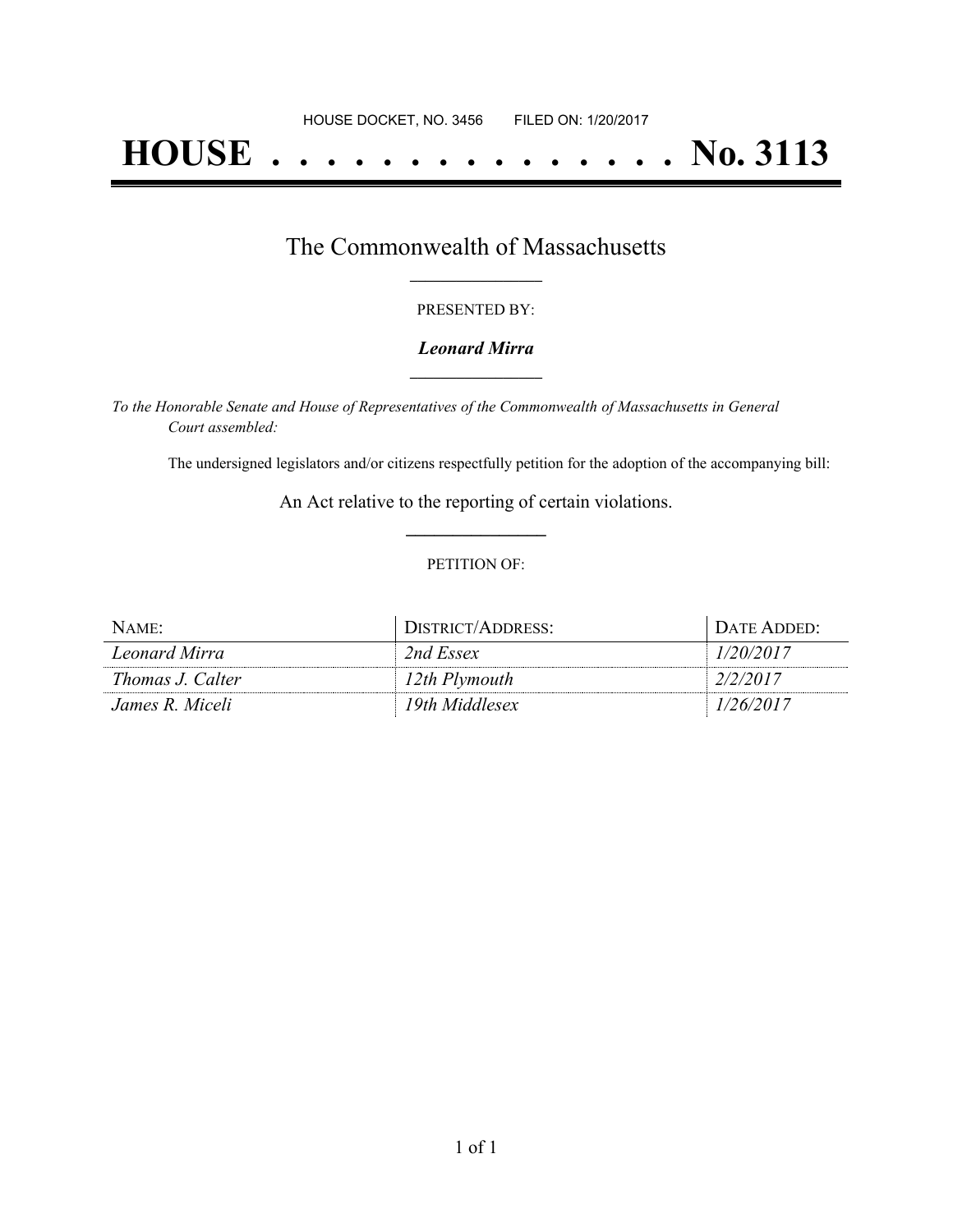## **HOUSE . . . . . . . . . . . . . . . No. 3113**

By Mr. Mirra of West Newbury, a petition (accompanied by bill, House, No. 3113) of Leonard Mirra, Thomas J. Calter and James R. Miceli relative to the reporting of certain violations and the protection of whistleblowers, so-called. The Judiciary.

## The Commonwealth of Massachusetts

**In the One Hundred and Ninetieth General Court (2017-2018) \_\_\_\_\_\_\_\_\_\_\_\_\_\_\_**

**\_\_\_\_\_\_\_\_\_\_\_\_\_\_\_**

An Act relative to the reporting of certain violations.

Be it enacted by the Senate and House of Representatives in General Court assembled, and by the authority *of the same, as follows:*

|                | Section 25 of chapter 23 of the General Laws, as appearing in the 2014 Official Edition,      |
|----------------|-----------------------------------------------------------------------------------------------|
| $\overline{2}$ | is hereby amended by inserting the following subsection:—                                     |
| 3              | (e) An individual who reports a suspected violation of sections 20 through 23 of chapter      |
| 4              | 40B, chapter 40R, section 2 of chapter 62B, sections 26 and 27, and 148 and 148C of chapter   |
| 5              | 149, sections 13 and 14 of chapter 151A, section 25A of chapter 152, or section 18 of chapter |

6 159, to the council or any other authority charged with enforcement, which substantially

7 contributes to the prosecution of a violation thereof, shall receive 10 per cent of the proceeds

8 recovered and collected in the action or in settlement of the claim; provided further, that nothing

9 in this subsection shall reduce an award of wages owed to an employee pursuant to section 148

- 10 of chapter 149. Neither the council nor any enforcement agency shall disclose any information,
- 11 including information provided by a whistleblower, which could reasonably be expected to